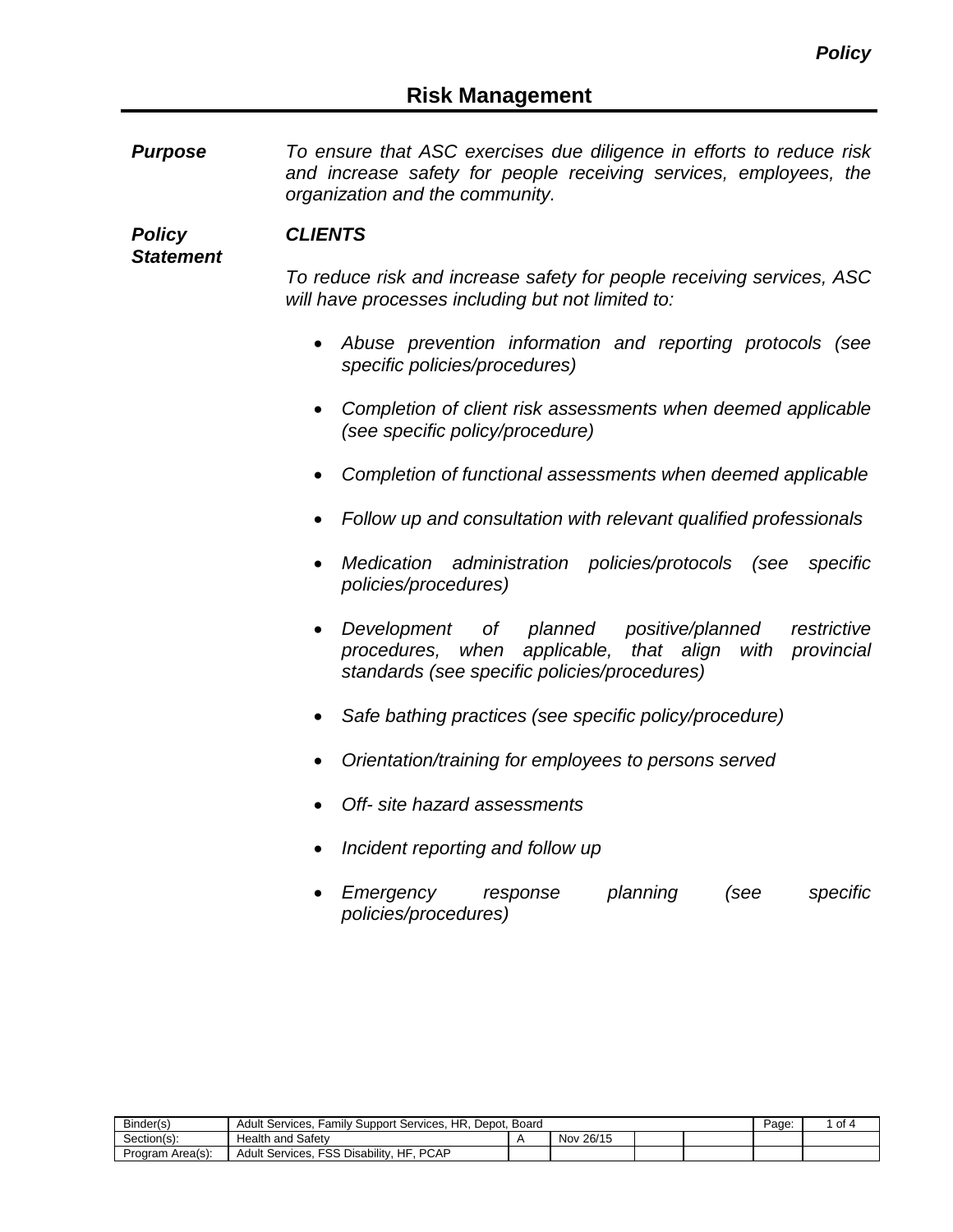## *EMPLOYEES*

*To reduce risk and increase safety for employees, ASC will have processes including but not limited to:*

- *Completion of worksite hazard assessments, internal and offsite (see Hazard Assessment policy/procedure)*
- *Completion of employee physical demands analysis in work areas*
- *Completion of worksite inspections*
- *Risk assessment processes for people receiving services that pose a risk to employees, and determination of acceptable levels of risk*
- *Safety and maintenance concern reporting (see policy/procedure)*
- *Accident and injury reporting (see policy/procedure)*
- *Emergency response planning (see specific policies/procedures*
- *Specific area identified training which may include but is not limited to:*
	- o *Non-violent crisis intervention training*
	- o *First Aid/CPR*
	- o *Positive behavior supports training*
	-
	- o *Universal precautions training* o *Orientation/training to specific risk management protocols*
	- o *Person specific training related to behaviors of concern*

## *ORGANIZATION*

*To reduce risk and increase safety for the Organization, there will be processes including but not limited to:*

- *Regular review of Board of Directors policy and procedure*
- *Ensuring adequate insurance is in place, including liability*

| Binder(s)        | <b>Adult Services.</b><br>HR.<br>: Services.<br>Board<br>Familv Support<br>Depot. |  |              |  |  | Page. | . of |
|------------------|-----------------------------------------------------------------------------------|--|--------------|--|--|-------|------|
| Section(s):      | <b>Health and Safety</b>                                                          |  | 26/15<br>Nov |  |  |       |      |
| Program Area(s): | <b>PCAP</b><br><b>FSS Disability.</b><br>HF<br><b>Adult Services.</b>             |  |              |  |  |       |      |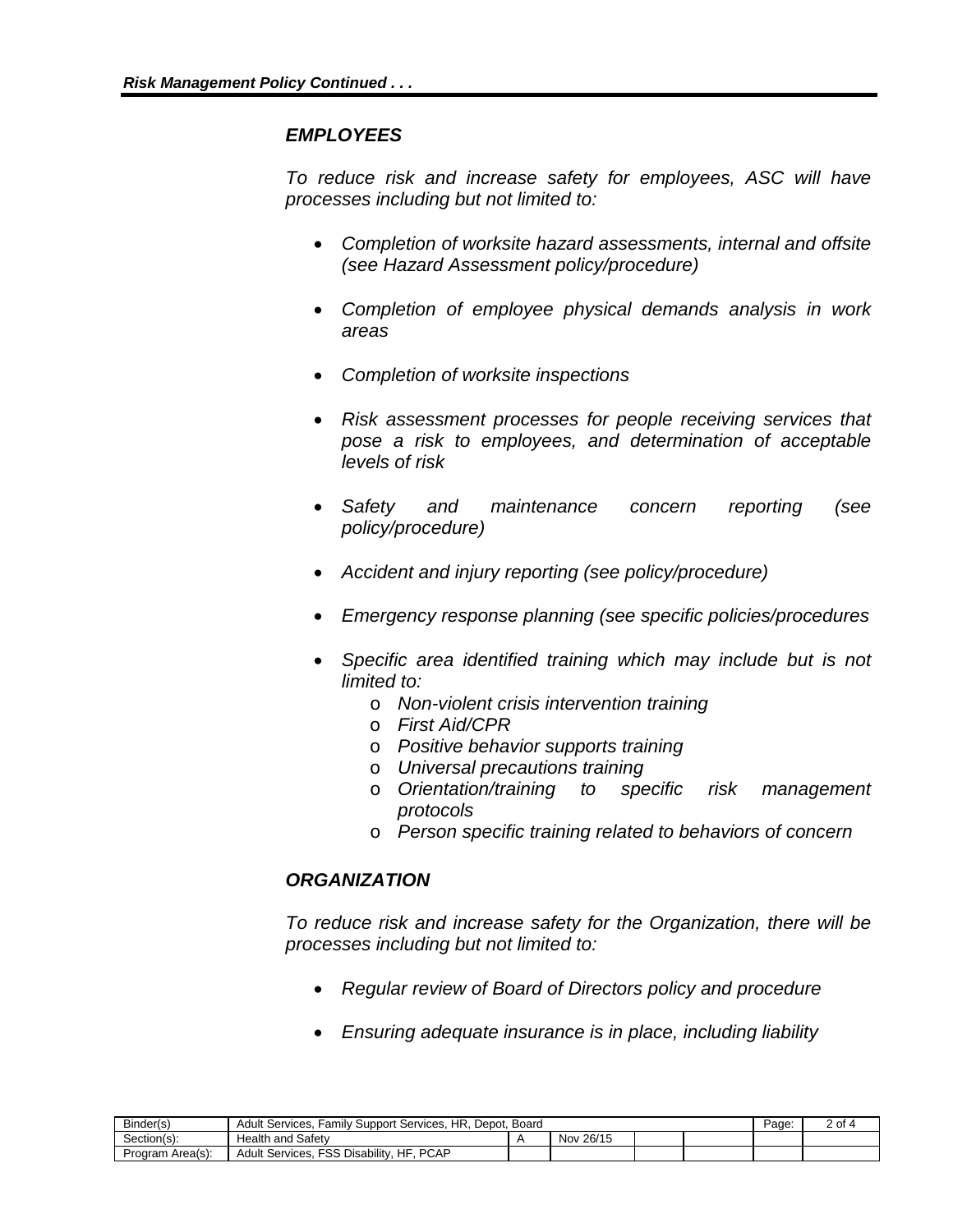- *Sound financial practices based on auditor recommendations, contractual and reporting requirements and generally accepted accounting principles*
- *Emergency response planning*
- *Business continuation planning*
- *Media protocols*
- *Adherence to required legislation and applicable standards*

## *COMMUNITY*

*To reduce risk and increase safety in the community, ASC will have processes including but not limited to:*

- *Completion of risk assessments for people served that may pose a risk to others or property, identification of effective controls*
- *Documenting any reports of concern from the general public and completing required follow up steps to resolution*
- *Adherence to community bylaws*

## *IDENTIFICATION OF RISK LEVELS – EVALUATION*

*Upon completion of any risk or hazard assessments, physical demands analysis, worksite inspections or other identified safety concerns, with identified potential and realistic implementable controls:* 

- *If the risk is low to moderate, and the identified consequence level can be reduced to Minor or Insignificant, the services/employee work requirement/event/activity may continue*
- *If the risk is moderate to high, and the identified consequence level can be reduced to the Moderate Level, review of the service provision/employee work requirement/event/activity will occur and may continue with the ability to fully implement the identified controls.*
- *If the risk is high to extreme, and the identified consequence level remains in the Major or Catastrophic levels, services will*

| Binder(s)        | Family Support Services, HR, Depot, Board<br>Adult Services. F     |  |           |  |  | Page: | 3 of |
|------------------|--------------------------------------------------------------------|--|-----------|--|--|-------|------|
| Section(s):      | <b>Health and Safety</b>                                           |  | Nov 26/15 |  |  |       |      |
| Program Area(s): | <b>PCAP</b><br>. FSS Disabilitv.<br>HF<br><b>Adult Services. F</b> |  |           |  |  |       |      |